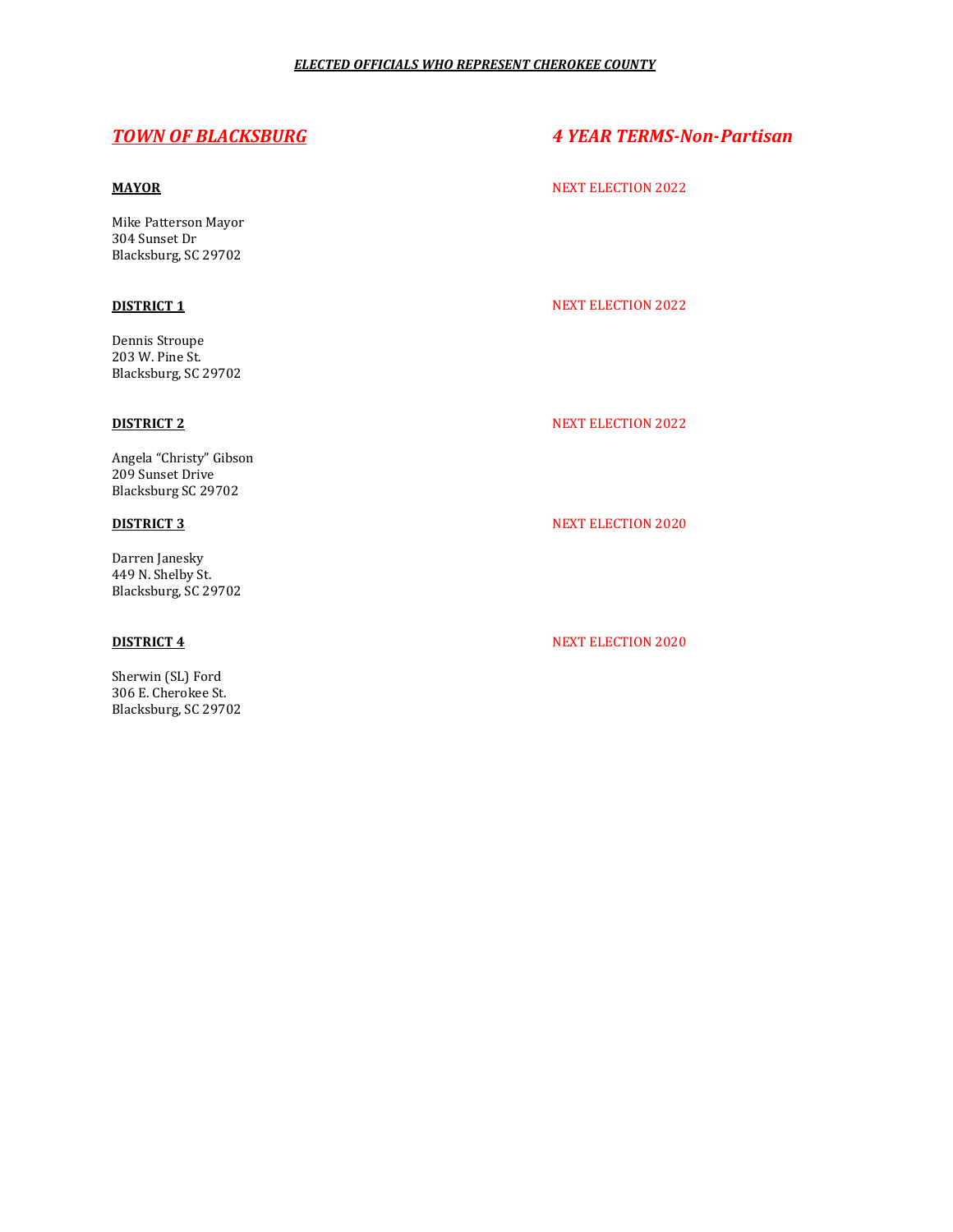# *CHEROKEE COUNTY COUNCIL 4 YEAR TERMS -Partisan*

Lyman Dawkins 114 Lincoln Dr Gaffney, SC 29341

Mike Fowlkes 485 Farmington Road Gaffney, SC 29341

John Quay Little 123 Ridgeway Rd. Gaffney, SC 29340

Timothy (Tim) Floyd Spencer 985 Boiling Springs Hwy. Gaffney, SC 29341

Charles T. Mathis Jr. 945 Goucher School Road Gaffney, SC 29340

Dr. David Smith 125 Drayton Trail Gaffney, SC 29340

Tracy A. McDaniel 119 Scenic Drive Blacksburg, SC 29702

### **DISTRICT 1** NEXT ELECTION 2020

# **DISTRICT 2** NEXT ELECTION 2022

## **DISTRICT 3** NEXT ELECTION 2020

### **DISTRICT 4** NEXT ELECTION 2020

## **DISTRICT 5** NEXT ELECTION 2022

# **DISTRICT 6** NEXT ELECTION 2020

## **DISTRICT 7** NEXT ELECTION 2022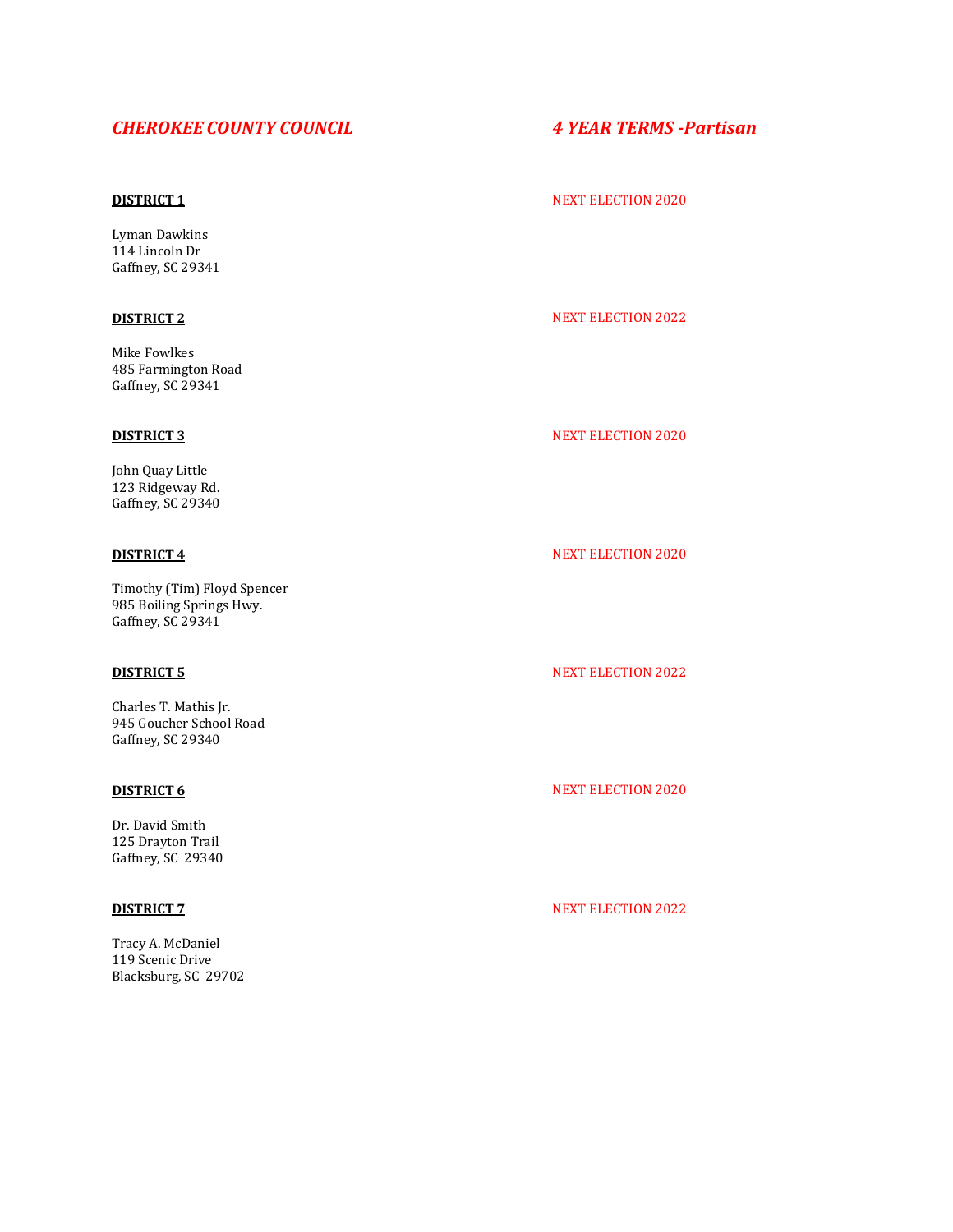Harold D. Littlejohn Sr. 112 Kendrick St. Gaffney, SC 29340

Stephanie "Steph" Smith 305 Mimosa Dr Gaffney, SC 29341

Monita Dawkins 208 Serene Dr Gaffney, SC 29340

Glenn Fuller 143 Brittany Road Gaffney, SC 29340

Kim Phillips 602 S Petty St Gaffney, SC 29340

Billy Love 204 Vine St. Gaffney, SC 29340

Henry L. Jolly 534 E. Rutledge Ave. Gaffney, SC 29340

# *GAFFNEY CITY COUNCIL 4 YEAR TERMS-Non-Partisan*

### **DISTRICT 1** NEXT ELECTION 2020

## **DISTRICT 2** NEXT ELECTION 2022

# **DISTRICT 3** NEXT ELECTION 2022

# **DISTRICT 4** NEXT ELECTION 2020

## **DISTRICT 5** NEXT ELECTION 2022

## **DISTRICT 6** NEXT ELECTION 2020

# **Mayor** NEXT ELECTION 2020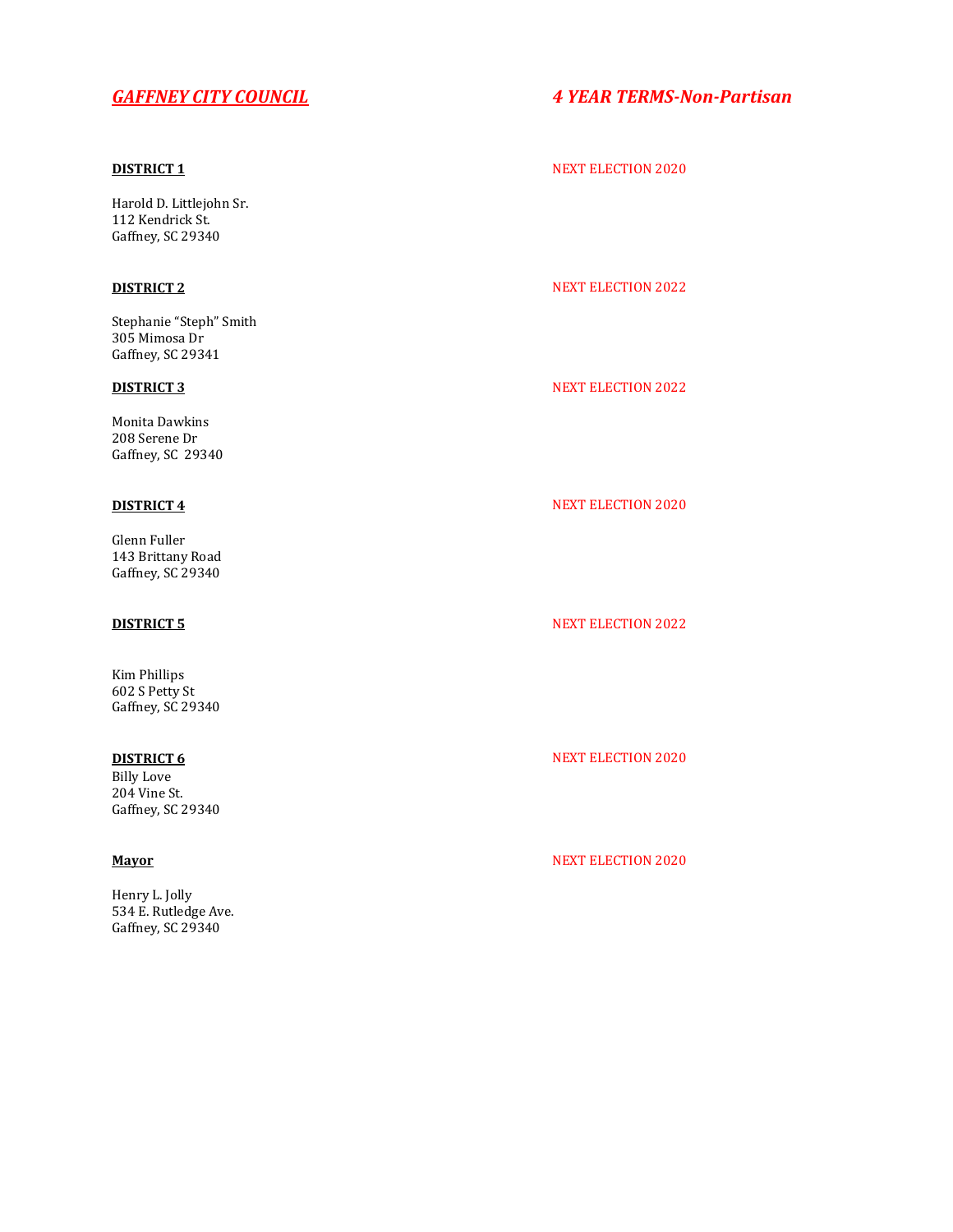# *CHEROKEE COUNTY SCHOOL TRUSTEES 4 YEAR TERMS-Non-Partisan*

Matthew "Matt" Davis 261 Ben's Farm Rd Gaffney, SC 29341

Johnny Sarratt Jr. 125 Sarratt Rd. Gaffney, SC

Barry E. Bailey Post Office Box 63 Blacksburg, SC 29702

Dr. Mark Nix 118 Forest Haven Drive Blacksburg, SC 29702

VACANT

Robin D. Harper 200 W. Ninth Street Gaffney, SC 29340

Kevin Phillips 2006 Overbrook Dr Gaffney, SC 29341

Cheryll D. Smith 401 Hetty Hill St. Gaffney, SC 29340

Billy Blackwell 485 Corinth Road Gaffney, SC 29340

# **DISTRICT 1** NEXT ELECTION 2022

# **DISTRICT 2** NEXT ELECTION 2020

### **DISTRICT 3** NEXT ELECTION 2022

# **DISTRICT 4** NEXT ELECTION 2020

**DISTRICT 5** NEXT ELECTION 2020 To fill 2-year term

### **DISTRICT 6** NEXT ELECTION 2020

### **DISTRICT 7** NEXT ELECTION 2022

## **DISTRICT 8** NEXT ELECTION 2020

# **DISTRICT 9** NEXT ELECTION 2020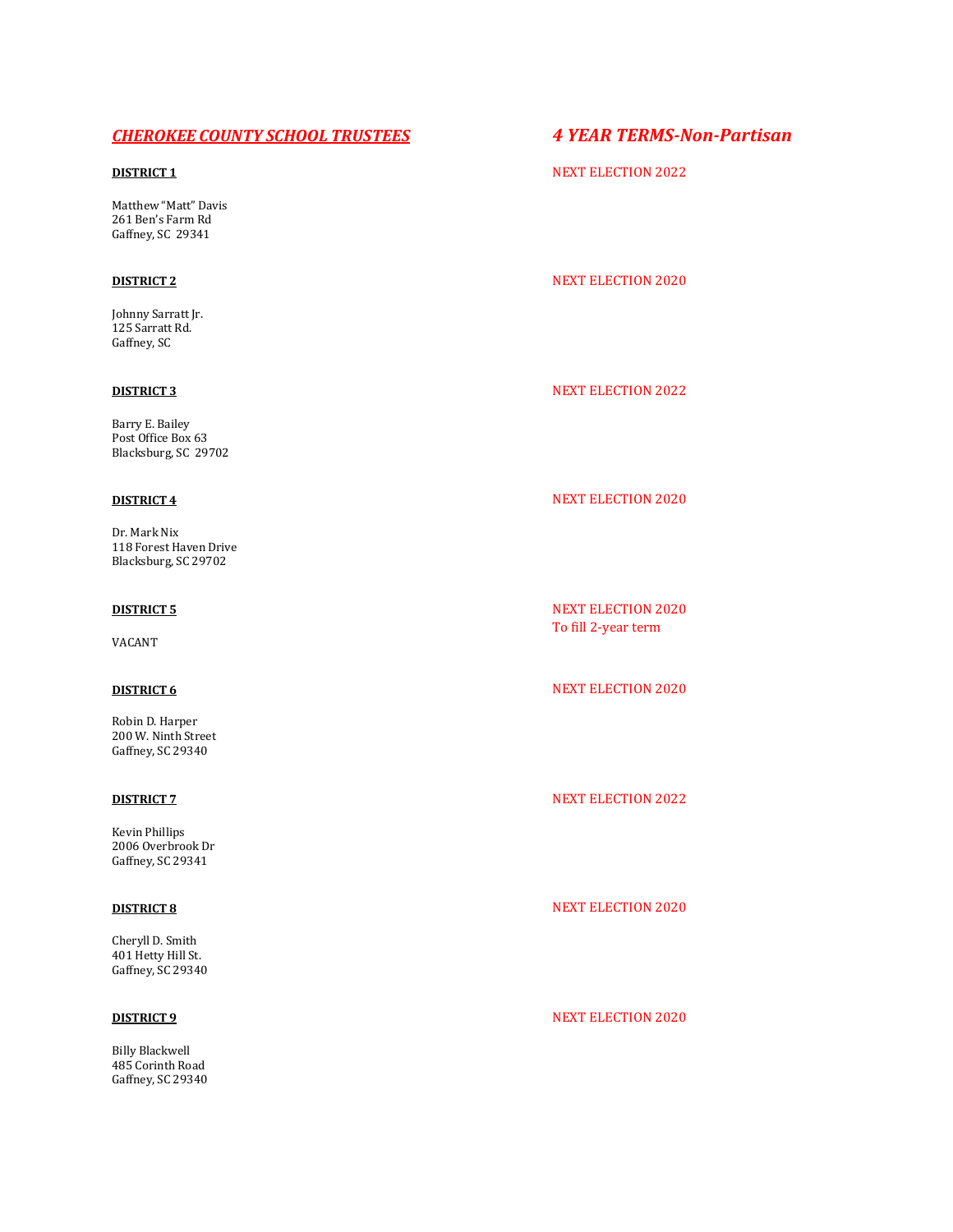# *GAFFNEY BOARD OF PUBLIC WORKS 6 YEAR TERMS-Non-Partisan-Petition*

James Kelly 219 Lincoln Drive Gaffney, SC 29341

Roger Harris 113 Maple Drive Gaffney, SC 29341

Meredith A. McKey 1112 Sunset Dr Gaffney, SC 29340

Dewitt McCraw 906 College Drive Gaffney, SC 29340

J. Grady Randolph 714 S. Limestone St. Gaffney, SC 29340

# **District #1** NEXT ELECTION 2020

### **District #2** NEXT ELECTION 2022

## **District #3** NEXT ELECTION 2020

# **District #4** NEXT ELECTION 2024

### **District #5** NEXT ELECTION 2022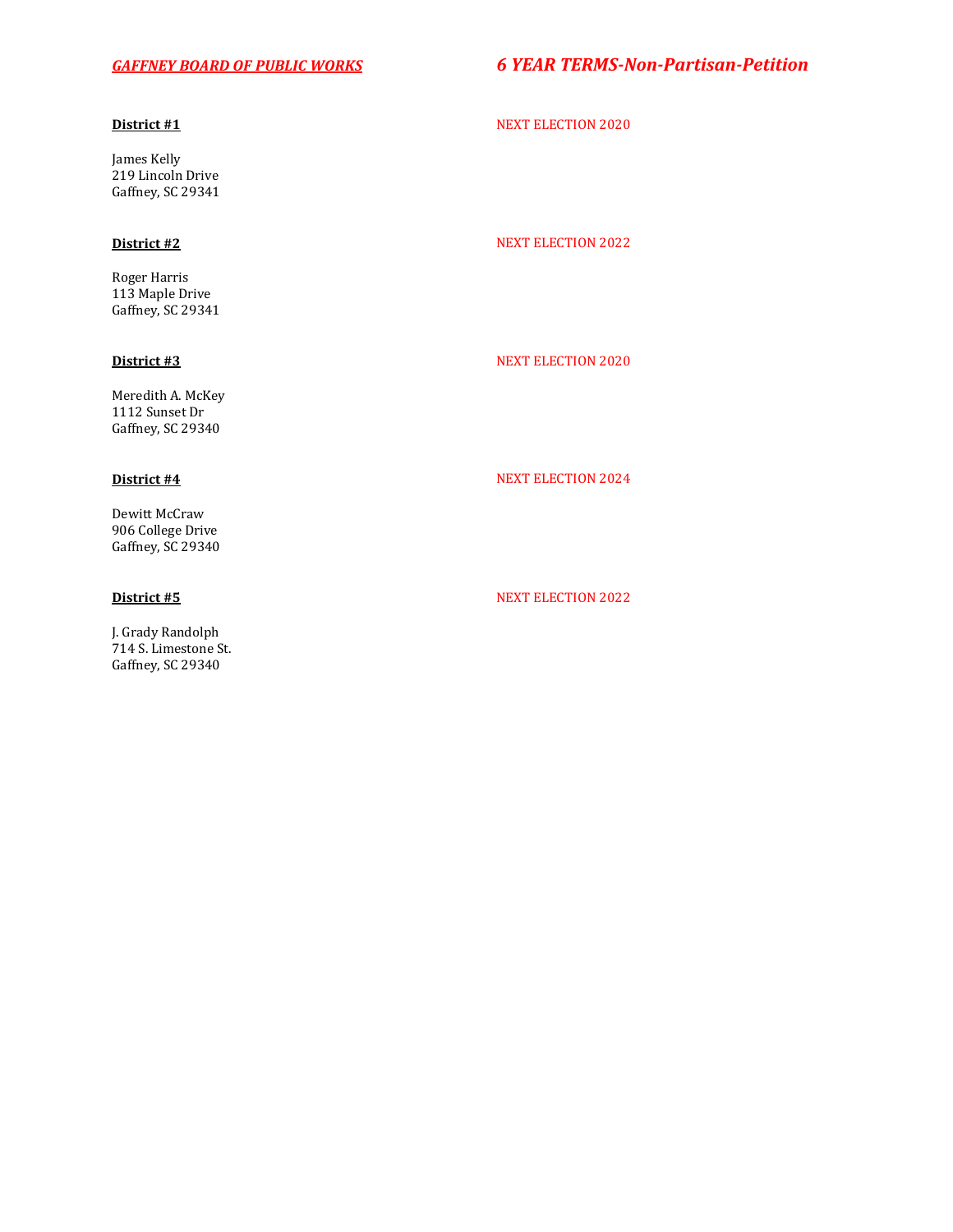**Clerk of Court**, Brandy McBee

**Coroner,** Dennis Fowler

**Probate Judge**, Joshua Queen

**Sheriff**, Steve Mueller

**Treasurer**, Jackie Williams

*1252 Overbrook Drive, Suite 1B Gaffney SC 29341 864-489-7150*

Christoher LeMaster New York 1999 (NEXT ELECTION 2022

# *Officials 4 YEAR TERMS -Partisan*

**Auditor**, Merv Bishop NEXT ELECTION 2022

# *Soil and Water Conservation Districts 4 YEAR TERMS-Non-Partisan-Petition*

Beverly Norton NEXT ELECTION 2022

Jane Waters NEXT ELECTION 2020

# *Thicketty Watershed Districts 4 YEAR TERMS-Non-Partisan-Petition*

*1252 Overbrook Drive, Suite 1B Gaffney SC 29341 864-487-7150*

| David Wheeler   | <b>NEXT ELECTION 2022</b> |
|-----------------|---------------------------|
| Deborah W Perry | <b>NEXT ELECTION 2022</b> |
| Earby Cash      | <b>NEXT ELECTION 2020</b> |
| Robert Perrine  | <b>NEXT ELECTION 2020</b> |
| Cecil Goforth   | <b>NEXT ELECTION 2020</b> |